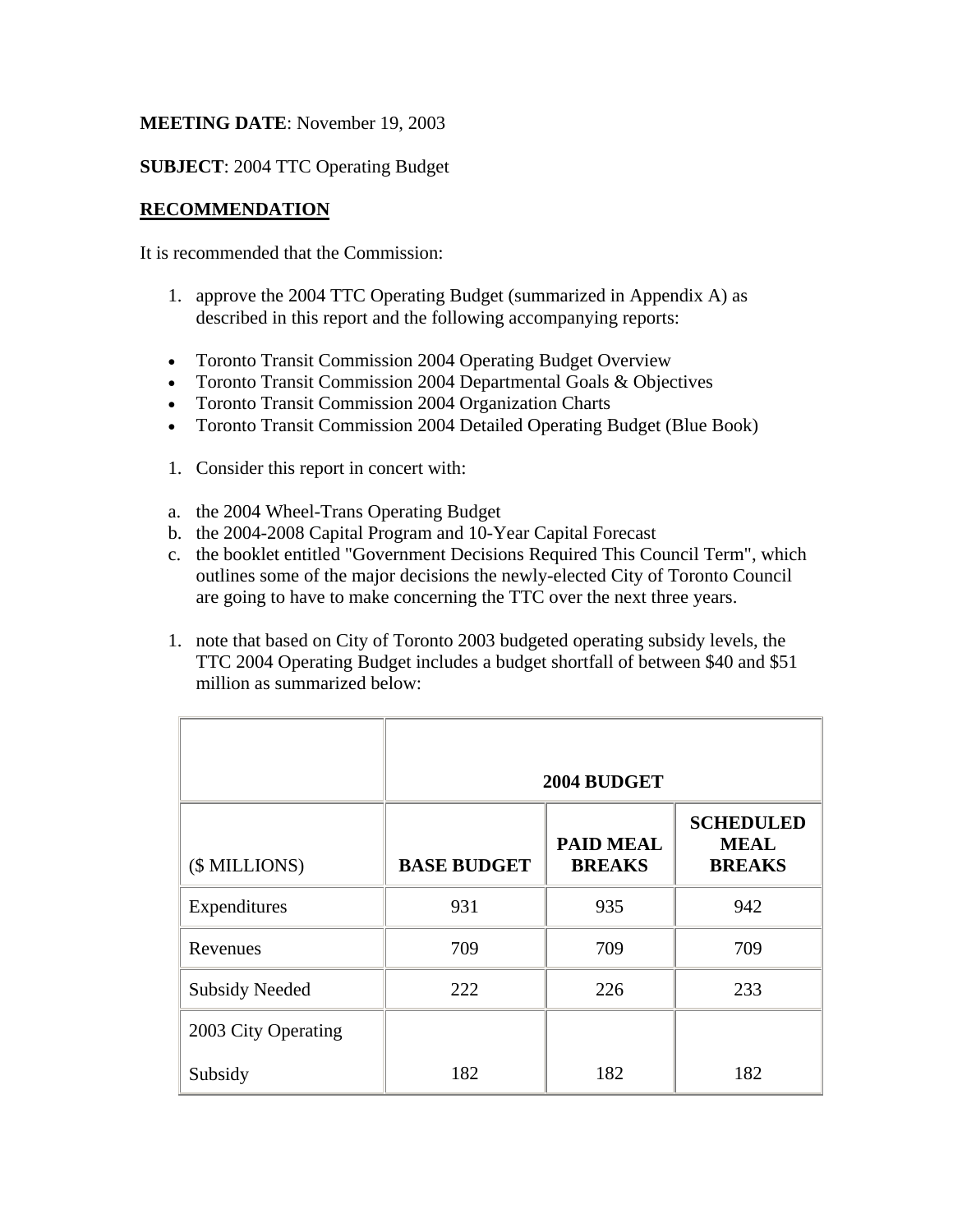| --<br>--<br>uuu<br>$\sim$ |  |  |  |
|---------------------------|--|--|--|
|---------------------------|--|--|--|

Depending upon the answer to the Canadian Urban Transit Association and the Ontario Community Transportation Association request for an exemption to the provisions of the Ontario Employment Standards Act (ESA), the TTC's 2004 shortfall will be increased by either:

- i. about \$3.7 million if the TTC is required to pay employees for meal breaks that the TTC is not required to provide or pay under the current Collective Bargaining Agreements; or
- ii. about \$10.5 million (due to the hiring of an additional 143 front line employees) if the TTC is required to schedule and crew the meal breaks. It should be noted that scheduling and crewing the meal breaks will require the TTC to add 143 additional workers but will not provide any increase in service. All these employees will do is provide temporary relief (30 minutes) to operators and other workers when they take a meal break.
	- 1. consider the following potential scenarios (outlined in this report and as shown in Appendix B) to address the 2004 operating budget shortfall:

Scenario 1 A \$40 to \$51 million increase in subsidy, only

Scenario 2 A January 1, 2004, 20 to 25 cent increase in fares, only

Scenario 3 (a) Subsidy based on an 80/20 Revenue/Cost Ratio, with

service cuts in September 2004, and a January 1, 2004,

15 to 20 cent increase in fares.

b. Subsidy based on an <u>80/20 Revenue/Cost Ratio</u>, with no

service cuts and a January 1, 2004, 20 to 25 cent increase in fares.

Scenario 4 (a) A January 1, 2004, 10 cent fare increase, with service

cuts in September 2004, and the balance of the shortfall (\$18 to \$29 million) to be provided through increased subsidy.

b. A January 1, 2004, 10 cent fare increase, with no service

cuts, and the balance of the shortfall (\$21 to \$32 million)

to be provided through increased subsidy.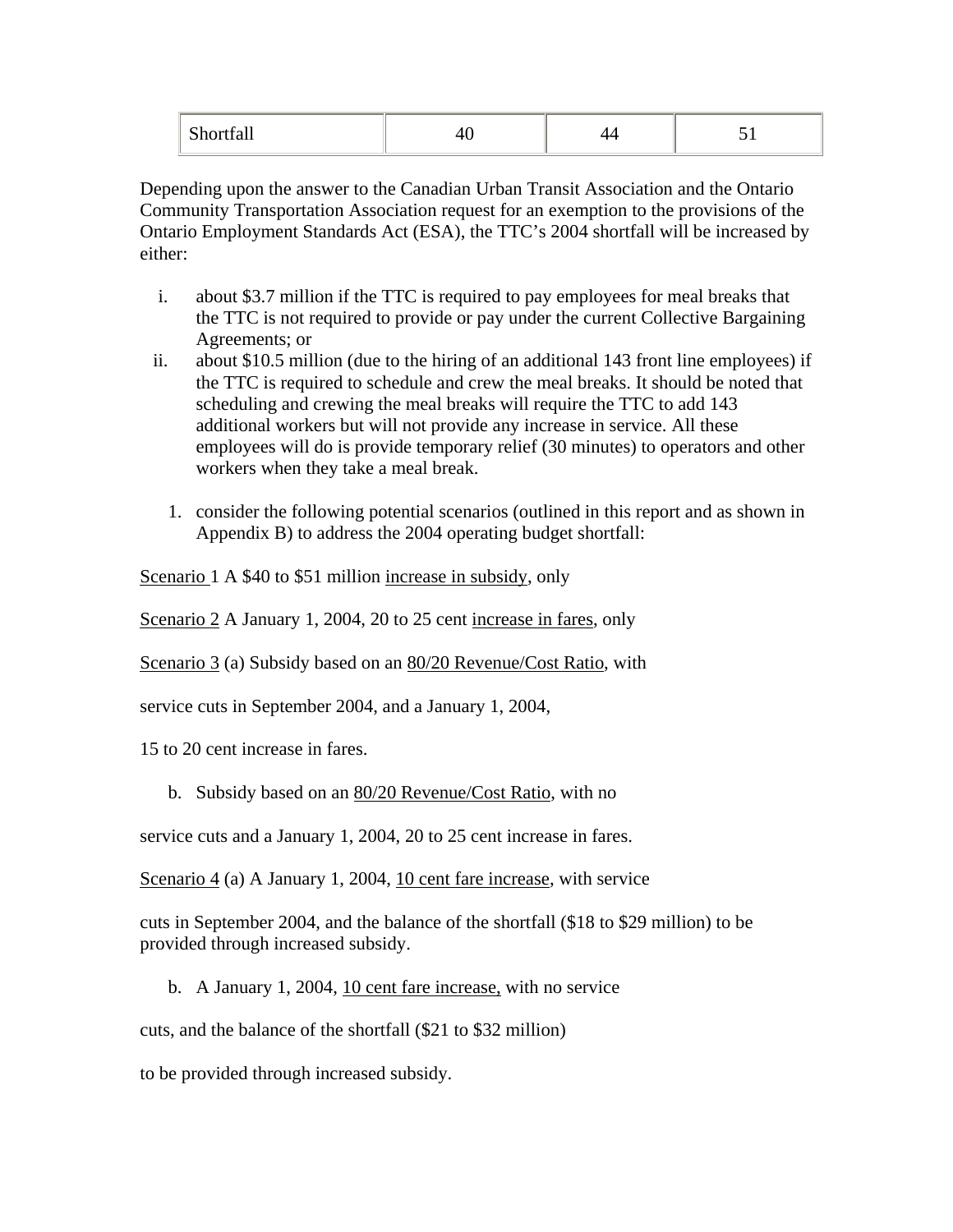5) note that, other than the VIP Green Pass Program, no provision has been made in the 2004 operating budget to permit implementation of the Ridership Growth Strategy. (Estimated costs for 2004 would be \$5 to \$6 million as noted on page 13).

6) forward this report to the City of Toronto for Council approval of the City's

2004 Transit Operating Subsidy to the TTC.

7) forward this report to the Ontario Ministry of Transportation, the Honourable Harinder Takhar and the Ontario Ministry of Public Infrastructure Renewal, the Honourable David Caplan, for information.

8) forward to the Minister of Transportation of Canada, the Honourable David Collenette, for information.

#### **BUDGET HIGHLIGHTS**

The highlights of the 2004 TTC Operating Budget are as follows:

- Moderate growth in the economy is expected in 2004.
- Ridership is expected to be 410 million in 2004.
- Service will be commensurate with the ridership budget of 410 million.
- Revenues will decrease by about \$1 million over the 2003 budgeted level primarily because of the lower level of budgeted ridership.
- Expenditures will increase by approximately \$22 million for items included in the 2002 collective agreement, increased vehicle and facility maintenance costs, increased costs for accident claims and insurance, increases in comprehensive medical and dental costs, higher Canada Pension Plan contributions, one additional weekday (leap-year) and general inflation on material purchases. These increases are offset by the elimination of the balance of the operating budget contribution to capital, service adjustments and an anticipated hydro rebate. Expenditures will increase by a further \$3.7 million or \$10.5 million if no exemption is received and the TTC is required to either pay for or provide scheduled meal breaks as required by the ESA. Each of these is described in further detail later in this report.
- Year-end workforce will decline by 16 positions: 69 fewer in operating and 6 fewer in Wheel-Trans, offset by 59 additional capital positions. An additional 143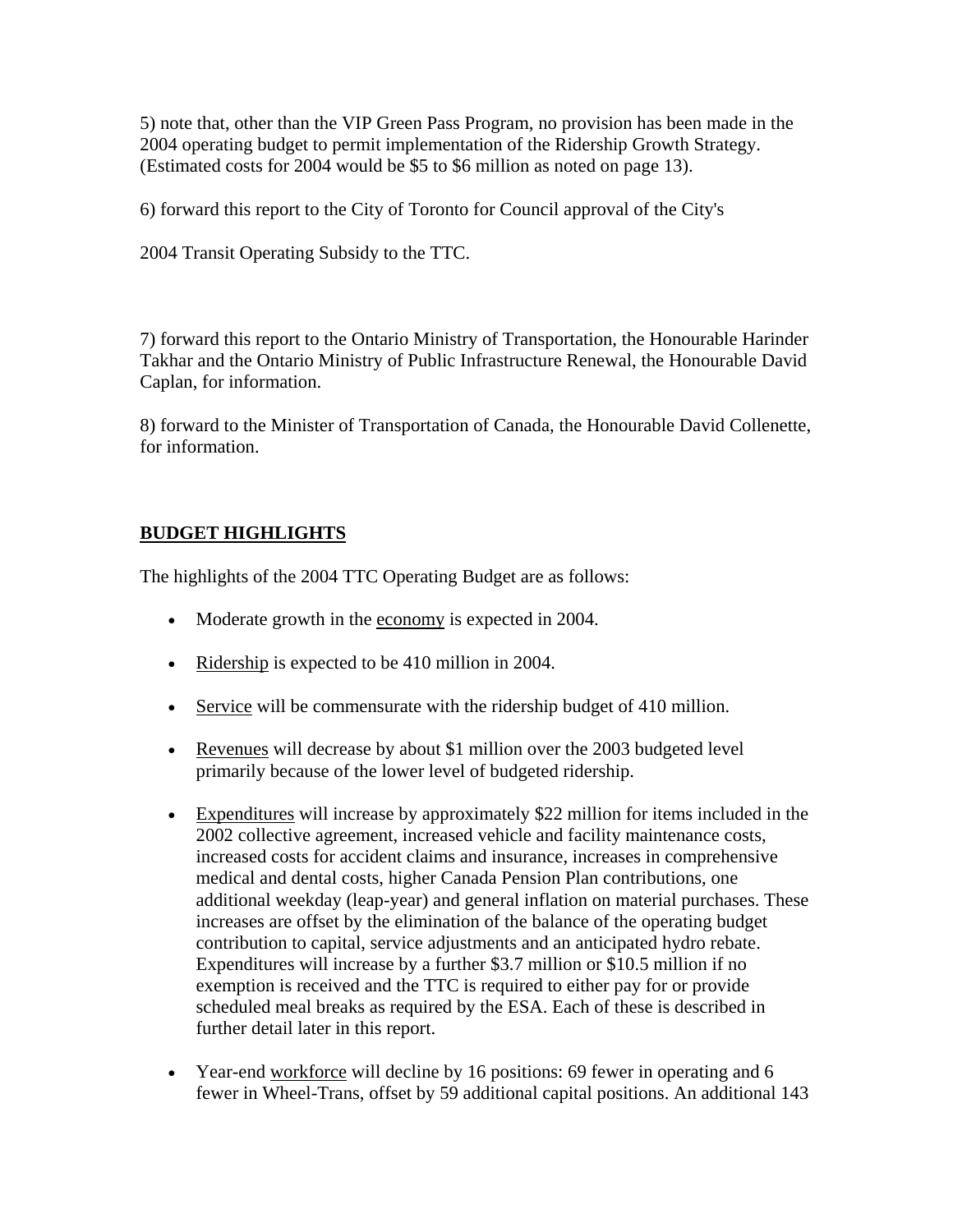operating positions will be required if the TTC is required to provide scheduled meal breaks. See Part 4 of this report for additional details.

• Other than the VIP Green Pass Program, no provision has been included in the 2004 Operating Budget to allow for various Ridership Growth initiatives included in the Ridership Growth Strategy approved by the Commission on March 19, 2003. Additional details are provided in this report.

• There currently exists an operating budget shortfall of \$40 million. This consists of the carry forward of the \$17 million 2003 budgeted shortfall (which has been accommodated through prudent cash flow management and a corresponding write-down in retained earnings), a \$1 million drop in revenues and, a \$22 million increase in costs. This shortfall may increase by about \$4 or \$11 million (to \$44 to \$51 million) as a result of ESA requirements as noted above if no exemption is received. This report will outline possible scenarios to address funding this shortfall.

## **2004 OPERATING BUDGET SHORTFALL**

At the time of approval of the Collective Agreement in April 2002, it was estimated that the 2004 shortfall would be in the order of \$113 million. The projected 2004 shortfall was reduced as a result of the actions taken by the Commission and the City's Budget Advisory Committee during their approval of the TTC's 2003 operating budget last November and December. Specifically, increased subsidy, the January 1, 2003 fare increase and, other expenditure reductions dropped the 2004 projected shortfall to \$57 million.

After adjusting for the elimination of the Contribution to Capital, the currently projected shortfall of \$40 million is consistent with the projections made over the past 18 months as shown in the table below. In fact, the shortfall is \$5 million lower as a result of additional expenditure reductions in 2004.

## **TABLE 1**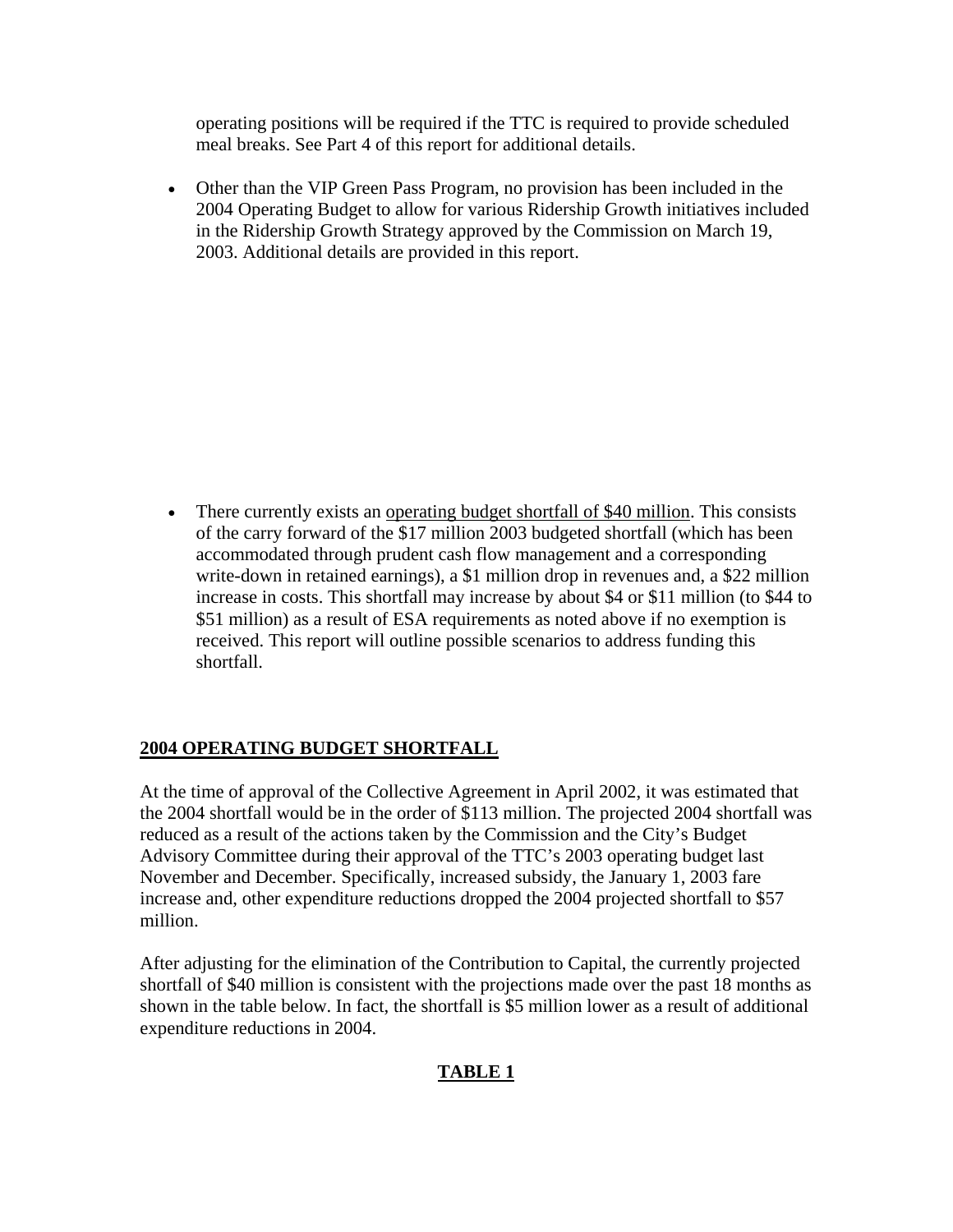|                                                   | (\$ Millions) |
|---------------------------------------------------|---------------|
| Shortfall (April, 2002)                           | 113           |
| 2003 Additional Subsidy (20% of expenses)         | (30)          |
| 2003 $10¢$ fare increase                          | (21)          |
| 2003 Expenditure Reductions                       | (5)           |
|                                                   | 57            |
| Elimination of balance of Contribution to Capital | (12)          |
| 2004 Expenditure Reductions                       | (5)           |
| 2004 SHORTFALL*                                   | \$40          |

\*before factoring in the impact of either paying for meal breaks

 $(+ $3.7$  million) or scheduling for meal breaks  $(+ $10.5$  million)

as required by the Employment Standards Act (ESA).

## **FUNDING**

ä,

In the year 2003, the City of Toronto budgeted an operating subsidy for the TTC conventional system of \$182,162,100. The following table shows TTC operating subsidy levels since 1992. In addition, it also provides operating subsidy per rider and the Revenue/Cost ratio figures for the TTC since 1992. These two figures are generally accepted in the transit industry as the best overall measures of efficiency (percentage of operating costs covered by revenues) and cost-effectiveness (taxpayer cost/rider).

# **TABLE 2**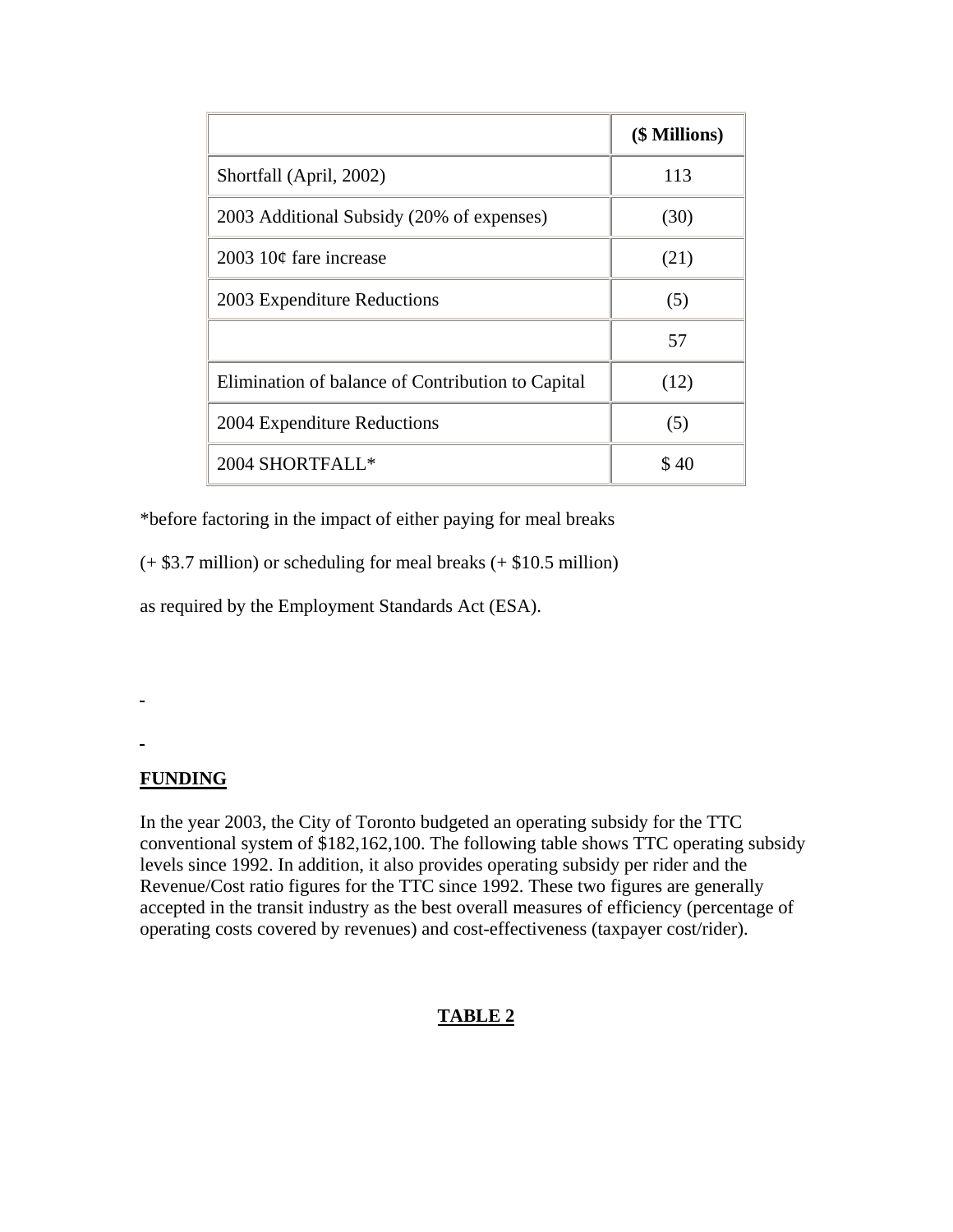|             | <b>OPERATING SUBSIDY</b> |             | <b>REVENUE/COST</b><br><b>RATIO</b> | <b>SUBSIDY/RIDER</b> |     |
|-------------|--------------------------|-------------|-------------------------------------|----------------------|-----|
| <b>YEAR</b> | (\$millions)             |             | (percentage)                        | (cents/rider)        |     |
|             | <b>PROVINCE</b>          | <b>CITY</b> | <b>TOTAL</b>                        |                      |     |
| 1992        | 117                      | 128         | 245                                 | 66%                  | 61¢ |
| 1993        | 117                      | 117         | 234                                 | 66%                  | 59¢ |
| 1994        | 112                      | 95          | 207                                 | 69%                  | 53¢ |
| 1995        | 104                      | 111         | 215                                 | 69%                  | 55¢ |
| 1996        | 90                       | 79          | 169                                 | 76%                  | 45¢ |
| 1997*       | 78                       | 81          | 159                                 | 80%                  | 42¢ |
| 1998        | $\boldsymbol{0}$         | 149         | 149                                 | 80%                  | 38¢ |
| 1999        | $\boldsymbol{0}$         | 149         | 149                                 | 80%                  | 38¢ |
| 2000        | $\boldsymbol{0}$         | 144         | 144                                 | 82%                  | 35¢ |
| 2001        | $\boldsymbol{0}$         | 148         | 148                                 | 82%                  | 35¢ |
| 2002        | $\boldsymbol{0}$         | 152         | 152                                 | 81%                  | 37¢ |
| 2003 Budget | $\overline{0}$           | 182         | 182                                 | 80%                  | 44¢ |

\*Note: Provincial operating subsidy contributions to the TTC ended in 1997.

As can be seen from this table, the TTC has substantially improved both the R/C (Revenue/Cost) ratio and the subsidy/rider, while in real terms reducing the overall requirement for operating subsidy by about \$63 million annually. The methods for achieving these operational improvements have been well documented in previous TTC Operating Budget reports.

While the subsidy per rider has been cut from  $61¢$  in 1992 to  $44¢$  in 2003, the cut is even more dramatic if the figures are adjusted for inflation over that decade. Restated in 2003 dollars, the 1992 subsidy per rider would be  $75¢$ . From that figure, subsidy per rider has fallen by over 40% to  $44¢$ .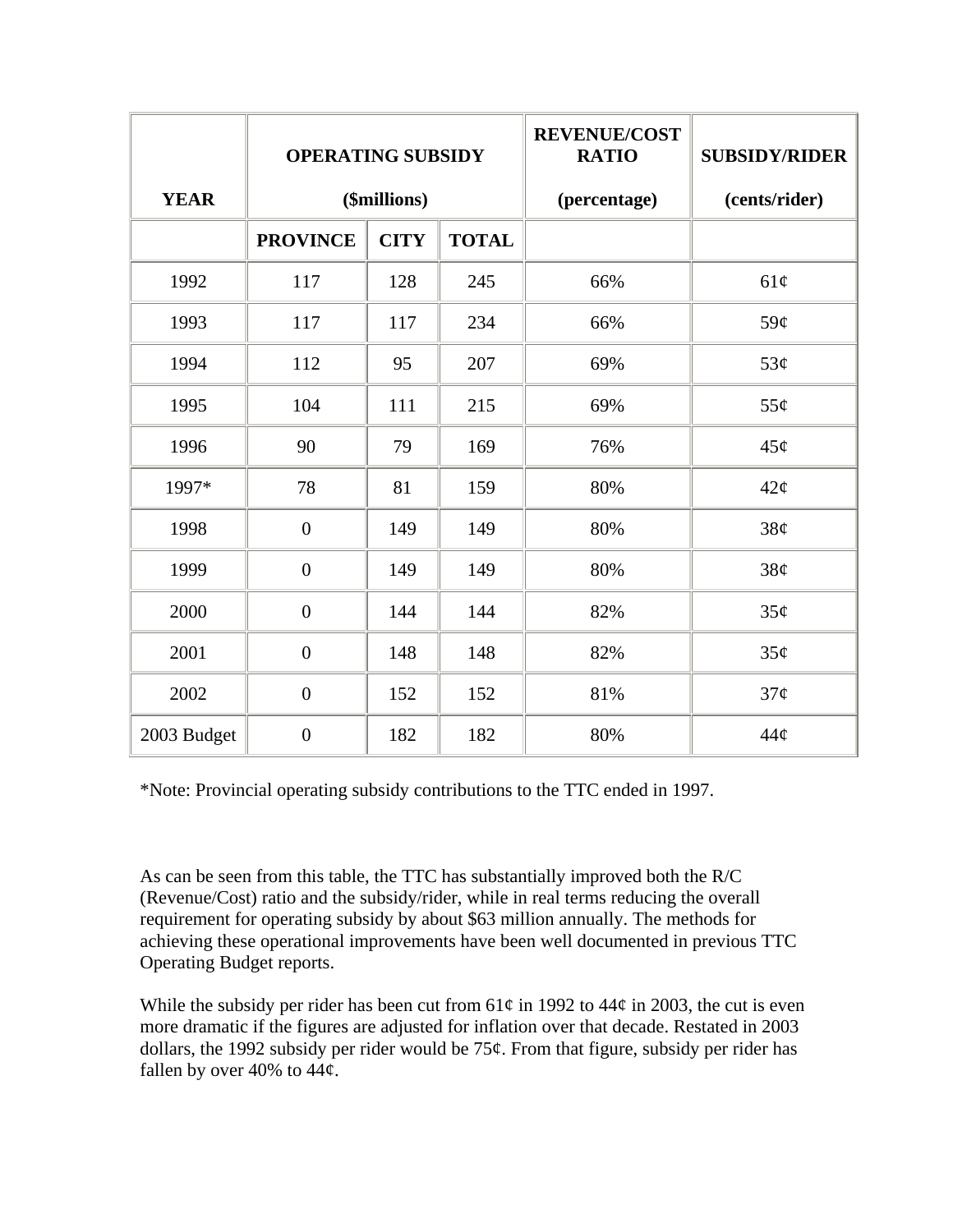The following table compares the TTC with other major multi-modal mass urban transit systems in North America:

| <b>CITY</b>                  | <b>OPERATINGSUBSIDY</b> | <b>REVENUE/</b>             | <b>RIDERS</b> | <b>OPERATING</b>     |
|------------------------------|-------------------------|-----------------------------|---------------|----------------------|
|                              | (\$Millions)            | <b>COST</b><br><b>RATIO</b> | (Millions)    | <b>SUBSIDY/RIDER</b> |
| <b>TTC (2003)</b><br>Budget) | 182                     | 80%                         | 412           | \$0.44               |
| Montreal                     | 259                     | 58%                         | 355           | \$0.73               |
| Ottawa                       | 112                     | 57%                         | 85            | \$1.32               |
| Vancouver                    | 279                     | 46%                         | 96            | \$2.91               |
| Atlanta                      | 324                     | 35%                         | 77            | \$4.21               |
| Chicago                      | 736                     | 52%                         | 277           | \$2.66               |
| Los Angeles                  | 741                     | 32%                         | 181           | \$4.09               |
| New York                     | 2,650                   | 59%                         | 1,805         | \$1.47               |
| Philadelphia                 | 650                     | 50%                         | 210           | \$3.10               |

## **TABLE 3**

Subsidy figures are expressed in \$CDN.

Source: CUTA, FTA, individual U.S. transit authorities

TTC figures – 2003 budget; all other cities – 2001 figures

Overall comparisons can be made on a world-wide basis:

## **TABLE 4**

### **REVENUE/COST RATIOS**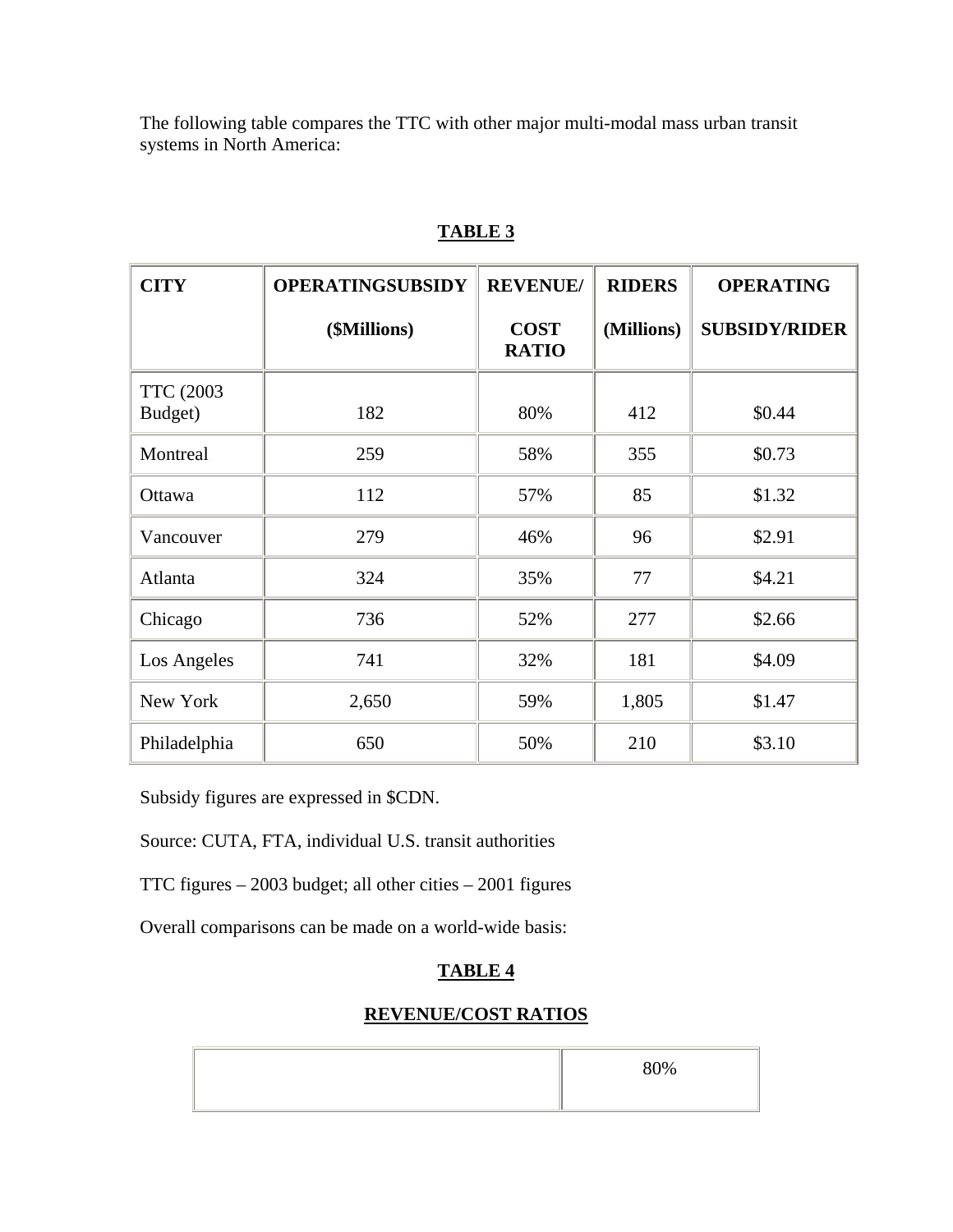| TTC (2003 Budget)       |     |
|-------------------------|-----|
| <b>Ontario Systems</b>  | 76% |
| <b>Canadian Systems</b> | 62% |
| France                  | 55% |
| Sweden                  | 44% |
| <b>United States</b>    | 41% |
| <b>Netherlands</b>      | 28% |

Source: Moving Forward (CUTA February, 2002)

The R/C ratio is the most widely accepted single overall measure of transit efficiency. You cannot have a high R/C ratio without a good, safe, clean, expansive system in a densely populated city that has a high level of customer satisfaction and, for which, appropriate fares are charged. On whatever comparison basis you want to take, the TTC's  $R/C$  ratio of 80% + is remarkable. Having said that, the ability to retain such a high  $R/C$ ratio is severely constrained during periods of increasing costs and flat or declining ridership.

### **RIDERSHIP**

Economic and employment growth in the Toronto area is forecast for 2004; however, 2003 ridership was severely impacted by SARS, the hydro blackout and the general economic downturn. As a result, there still exists a significant degree of uncertainty as to the projected level of ridership for 2004. Consequently, 2004 ridership is budgeted to be 410 million – 2 million below the 2003 budget, yet 6 million above the current 2003 projection. Service to meet the 410 million level of ridership has been incorporated in the budget.

Ridership is affected by numerous factors including employment levels and location, demographics, retail trade activity, travel patterns, service levels, transit fares, income levels, gasoline and automobile prices and parking availability and rates. Some of these affect ridership in the long-term such as demographics and income level. Others such as employment levels, retail trade and significant world events can have both short and long-term ridership consequences. Other than service levels and fares, the key variables that impact ridership are largely beyond the control of the TTC.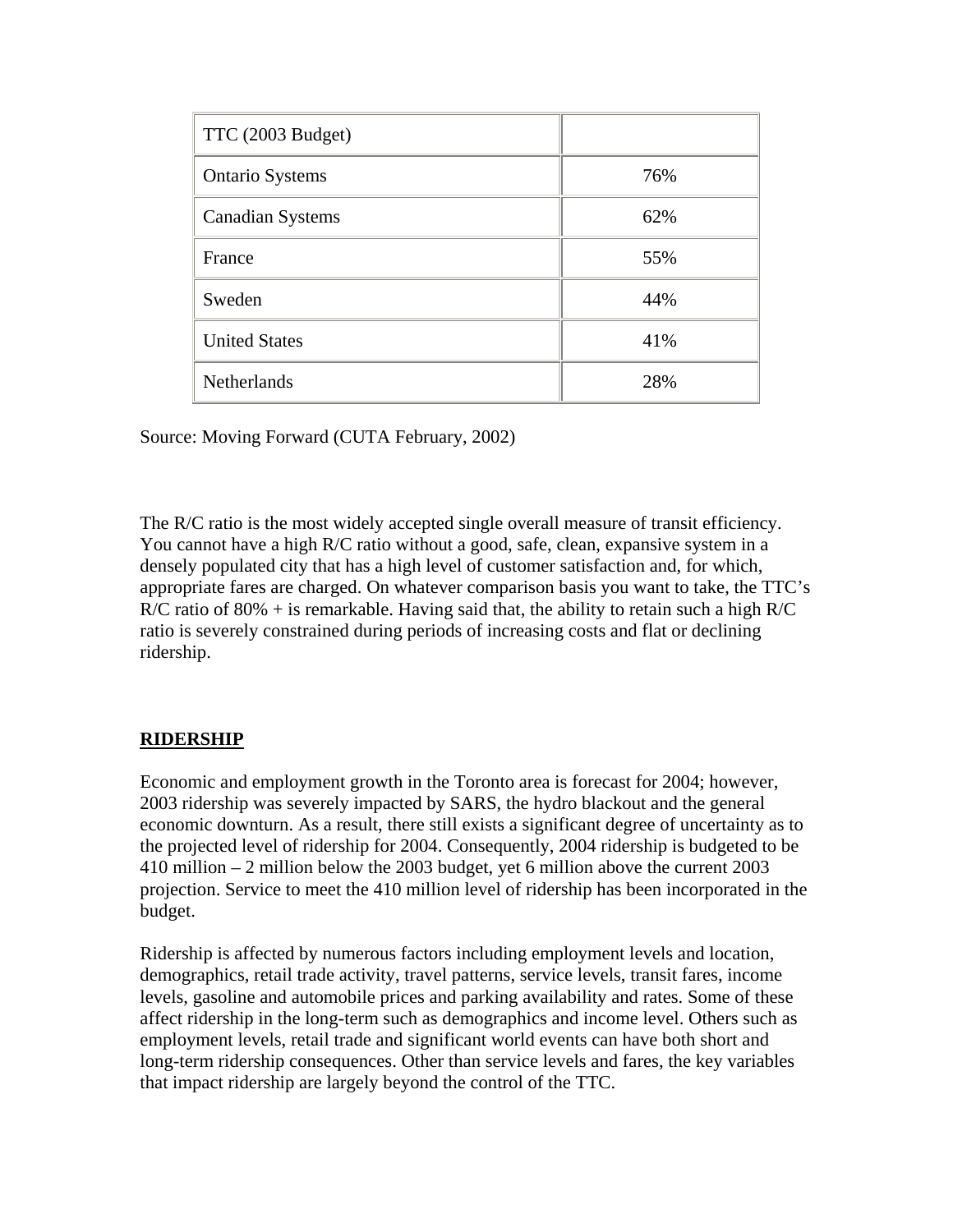



As can been seen from the chart above, ridership had plummeted since 1990 to 1996 and was on a slow, but steady, rebound prior to the September 11, 2001 terrorist attacks in the United States. Ridership trends prior to September 11 suggest 2004 ridership could have been expected to have grown to 437 million. Obviously, that hasn't happened.

Since the terrorist attacks on September 11, 2001, the TTC has had to deal with a very uncertain operating environment where many non-controllable events have impacted ridership. Chart 2, on the following page, summarizes the growth or decline in weekly ridership since 2001.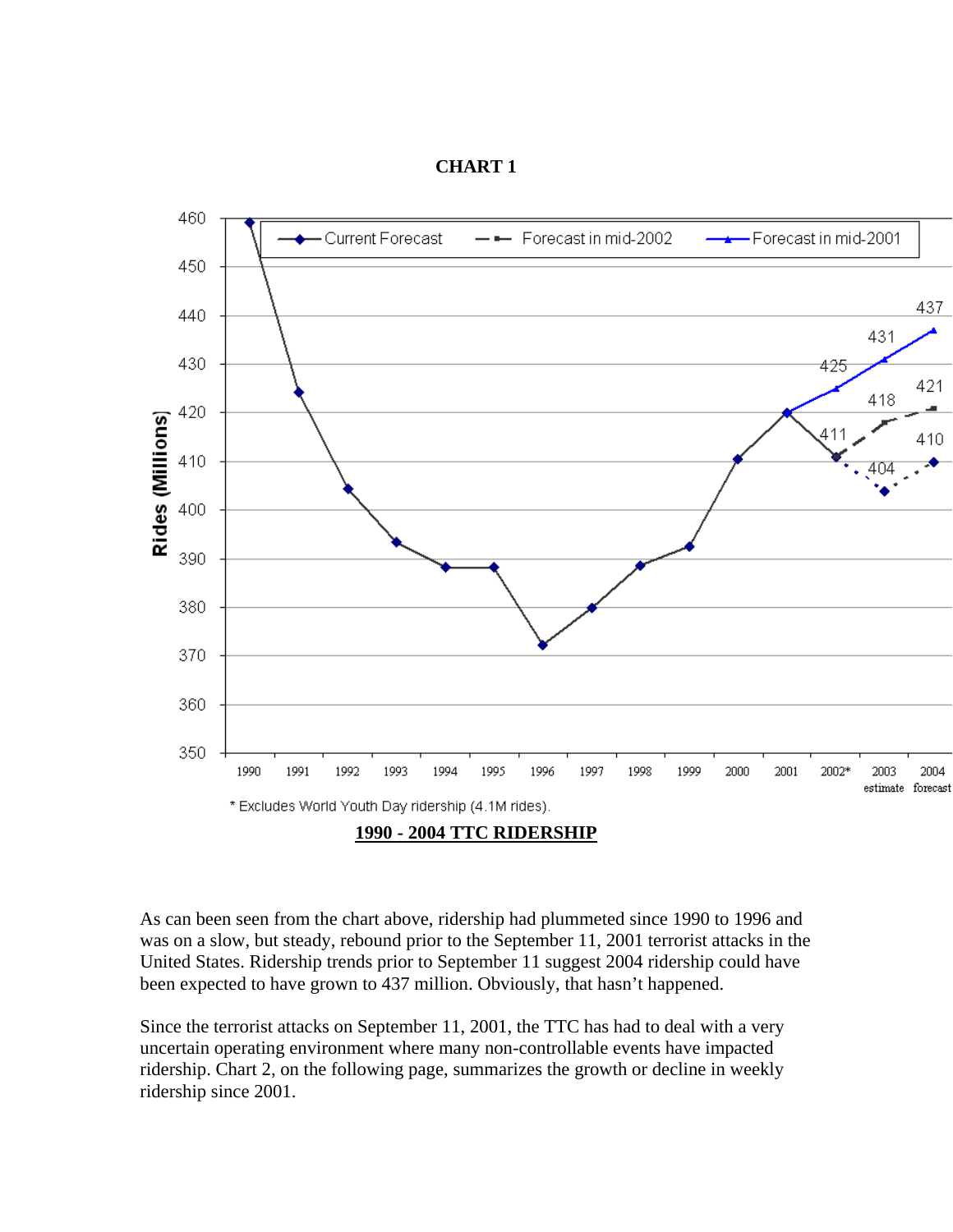

Recent major events that have had a significant impact on TTC ridership include:

**2002**

- OPSEU strike (March 13 to May 5)
- CUPE strike (June 26 to July 11)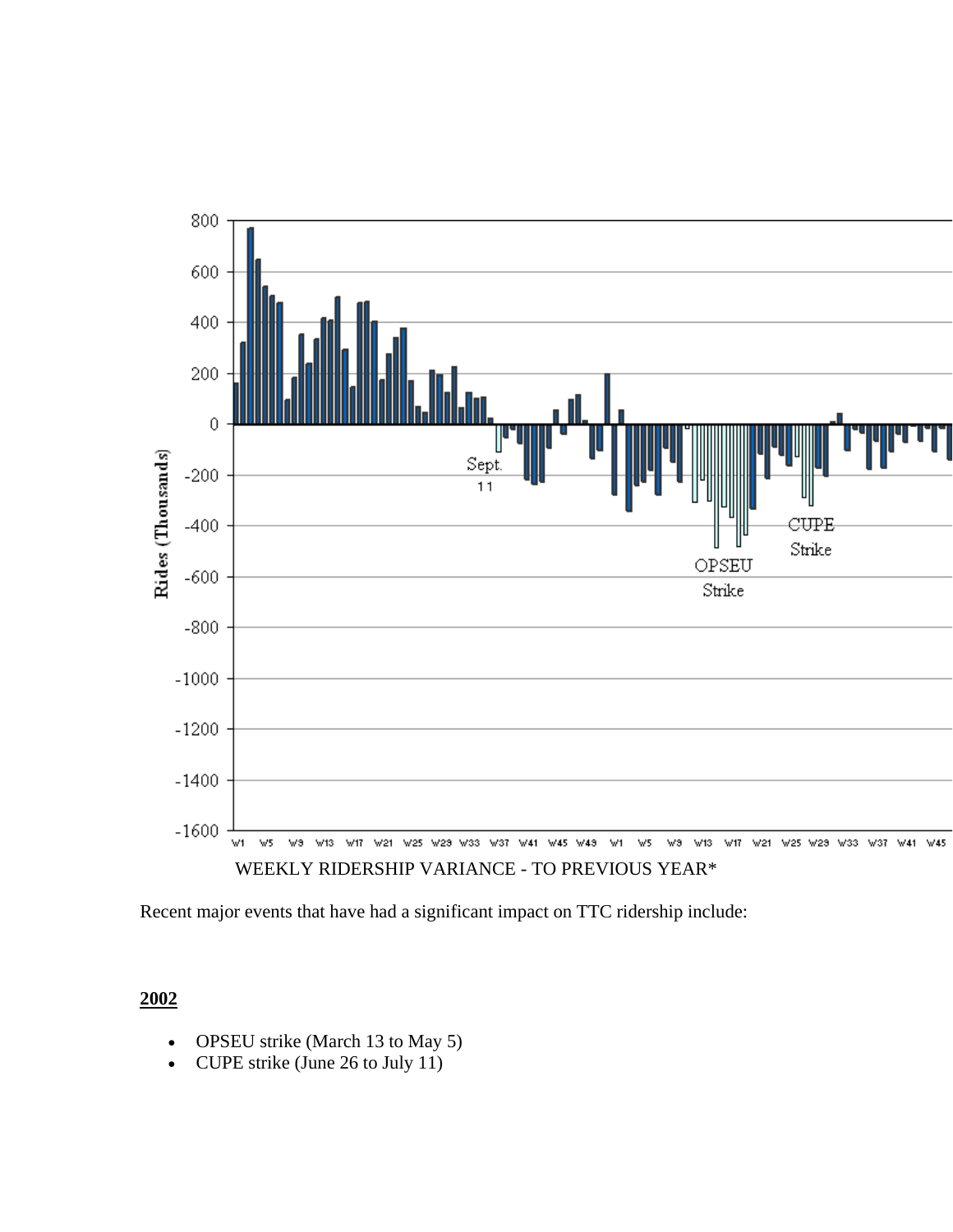# **2003**

- TTC \$0.10 fare increase (January 1)
- SARS outbreak (March 23 to July 5)
- Hydro blackout and provincial state of emergency (August 14 to 22)

These events not only had an immediate effect on current ridership but will also continue to have some degree of impact on ridership in 2004.

The key event in terms of 2003 ridership impact was the outbreak of SARS. The outbreak which began in March and "officially" lasted until July had a devastating effect on the tourism, convention and business sectors in the City of Toronto. KPMG has recently estimated that between March and October 2003 tourism expenditures in Toronto (including accommodation, food/beverage and transportation) have declined by over \$500 million compared to 2002. The negative impact on TTC ridership has been estimated at approximately 3.5 million rides.

As can be seen from the table below, TTC ridership was exactly on budget and projected to meet the 412 million budget before SARS struck on March 23, 2003.

|                      | <b>ACTUAL</b><br><b>RIDERSHIP</b> | <b>BUDGET</b> | <b>VARIANCE</b> |
|----------------------|-----------------------------------|---------------|-----------------|
| January 1 – March 22 |                                   |               |                 |
| (Pre-SARS)           | 91.4                              | 91.4          |                 |
| March 23 – October 4 | 213.0                             | 219.8         | (6.8)           |
| Year-to-Date         | 304.4                             | 311.2         | (6.8)           |

Since the SARS outbreak and coupled with the blackout, the TTC has lost 6.8 million rides. That figure is expected to grow to about 8 million rides by the end of the year.

In addition to these events, the economic performance of the City of Toronto has been well below forecast in 2003. Although there has been strong employment growth in other regions of the GTA during the first half of 2003, the City of Toronto employment levels have fallen by about 2% from last year. The impact on the hospitality industry (a prime source of TTC ridership) has been especially hard.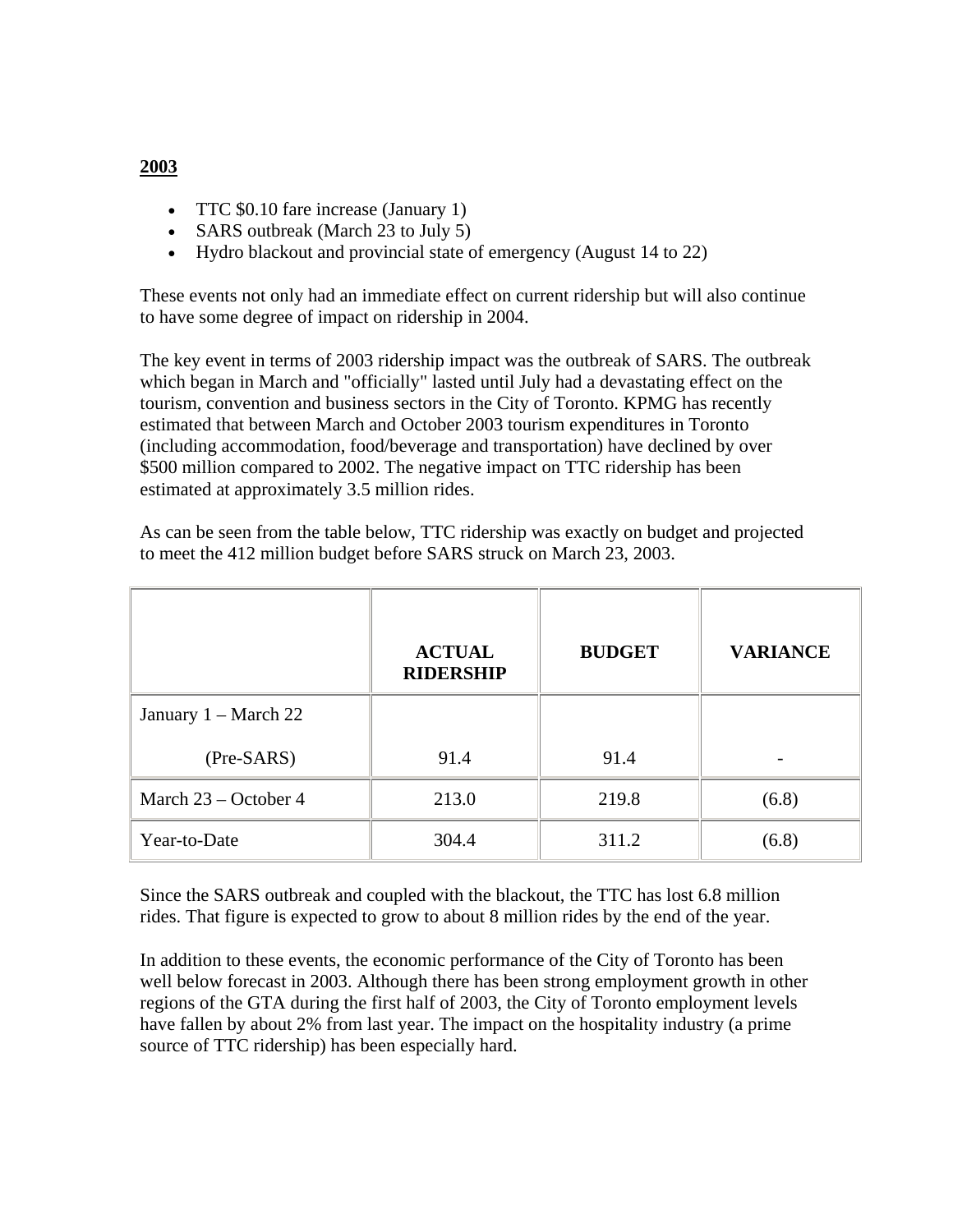Other indicators confirming the underperformance of the Toronto economy in 2003 include a decline of passengers at Pearson International Airport, lower downtown hotel occupancy rates, higher downtown office space vacancy rates and a lower number of major events.

In its Autumn 2003 Metropolitan Outlook released in September, the Conference Board forecasts a return to growth in the Toronto area economy for 2004 as the tourist sector begins to recover and the U.S. economy continues to gather momentum. Based on economic forecasts for 2004 and the reversal of "non-recurring" events in 2003, TTC ridership is forecast to increase to 410 million in 2004.

## **SCENARIOS TO ADDRESS THE 2004 SHORTFALL**

Following is a brief description of potential scenarios to address the 2004 operating budget shortfall of \$40 to \$51 million. These scenarios are outlined in Appendix B.

#### Scenario 1: Subsidy Only

Under this option, the full \$40 to \$51 million operating shortfall would be addressed by a corresponding \$40 to \$51 million increase in subsidy. This would increase the annual subsidy from \$182 million to \$222 or \$233 million. No ridership impact would be experienced and the R/C ratio would be 76%.

### Scenario 2: Fares Only

Under this option, the full \$40 to \$51 million operating shortfall would be addressed by a corresponding \$40 to \$51 million increase in passenger revenues. This would necessitate a 20 to 25 cent fare increase effective January 1, 2004 and would result in ridership losses in the order of 10 to 15 million. The R/C ratio would be about 80%.

#### Scenario 3(a): 80/20 R/C Ratio with Service Cuts

Under this option, operating subsidy would be based on an 80/20 R/C ratio which would provide an additional \$4 to \$6 million subsidy in 2004. In addition, elimination of service on poor performing routes effective September 2004 would result in \$3 million worth of expenditure reductions in 2004 (\$9 million on an annualized basis). In order to address the remaining shortfall of \$33 to \$42 million, a 15 to 20 cent fare increase effective

January 1, 2004 would be required. This would result in the loss of approximately 8 to 11 million rides and would maintain an R/C ratio of about 80%.

#### Scenario 3(b): 80/20 R/C Ratio without Service Cuts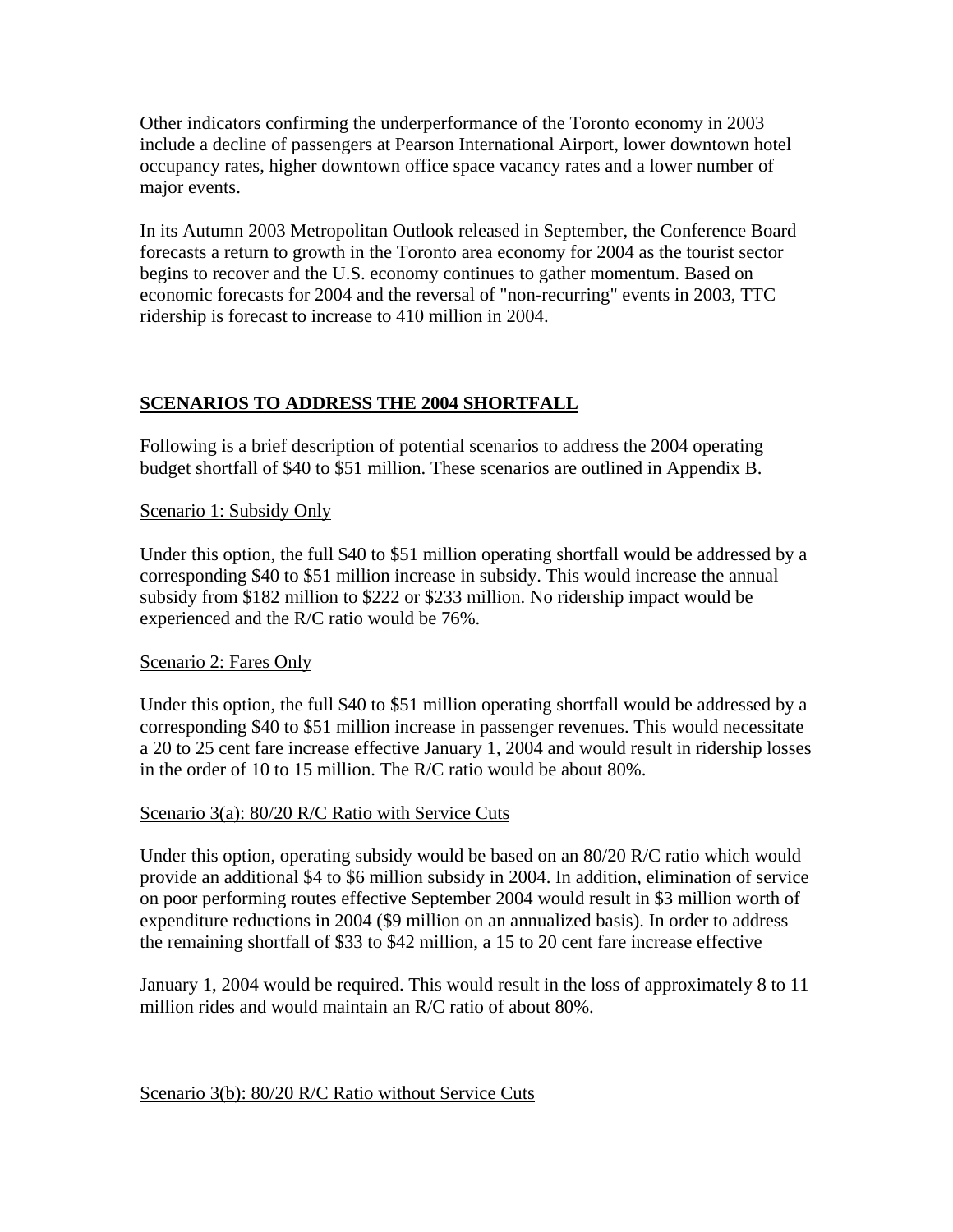Under this option, (as in  $3(a)$ ), an additional \$4 to \$6 million in subsidy would be received. The remaining \$36 to \$45 million shortfall would require a 20 to 25 cent fare increase effective January 1, 2004. This would result in the loss of approximately 10 to 15 million rides and would maintain an R/C ratio of about 80%.

#### Scenario 4(a): 10¢ Fare Increase with Service Cuts and Increased Subsidy

Under this option, elimination of service on poor performing routes effective September 2004 would result in expenditure reductions of approximately \$3 million in 2004 (\$9 million on an annualized basis). In addition, a 10 cent fare increase effective January 1, 2004 would generate \$19 million in increased revenues. The remaining \$18 to \$29 million would need to be provided through increased subsidy. Ridership would fall by about 5 million rides to 405 million and the R/C ratio would be approximately 78%.

#### Scenario 4(b): 10¢ Fare Increase without Service Cuts and Increased Subsidy

Under this option, there are no service cuts. A 10 cent fare increase effective January 1, 2004 would generate \$19 million in increased revenues. The remaining \$21 to \$32 million shortfall would need to be covered through increased subsidy. Under this option, ridership would fall by 4 million to 406 million and the R/C ratio would be about 78%.

## **RIDERSHIP GROWTH STRATEGY IMPLEMENTATION**

The VIP Green Pass Program is a 2004 Ridership Growth Strategy initiative that has been factored into the 2004 operating budget based on the direction of the Commission to conduct a pilot to test the impacts of the program. The pilot was extended by the Commission to September 2005. Currently, there are 13 companies and post-secondary institutions in the program with monthly pass sales of approximately 16,000.

Other than the VIP Green Pass Program, no funds have been incorporated in the 2004 operating budget to address the Ridership Growth Strategy which was approved at the March 19, 2003 Commission meeting. The strategy recommended a three-phased approach to investing in ridership growth that included both service improvements and fare incentives. The Ridership Growth Strategy was based on the principle that the recommendations in the Strategy were only to be implemented when current system funding requirements were satisfied and the system was maintained in a state of good repair.

The Ridership Growth Strategy initiatives were prioritized using a series of criteria including cost-effectiveness, passenger needs/behaviour and risk. Based on the evaluation performed, service initiatives were ranked as the first priority with fare initiatives being secondary. Appendix C outlines the proposed initiatives.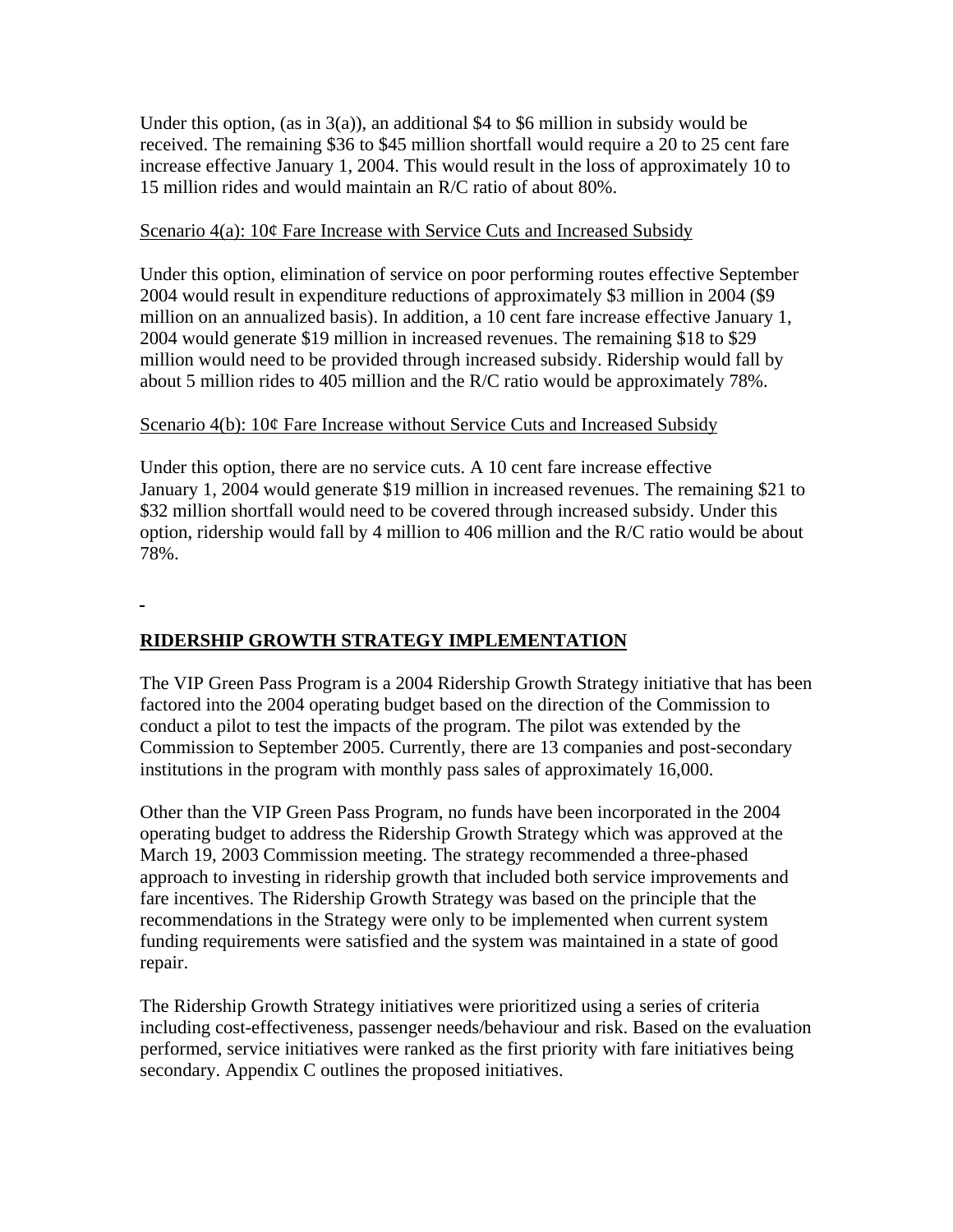The total operating cost of implementing the 2004 Ridership Growth Strategy initiatives was estimated at \$16 million. However, this level of expenditure was based on anticipated Council approval earlier in 2003. As direction to proceed has not been received, at this point in time these initiatives likely could not be implemented before September 2004 with a resulting cost of about \$5 to \$6 million in 2004. This would increase the TTC operating shortfall for 2004 of \$40 - \$51 million to \$46 - \$57 million.

## **2004 OPERATING BUDGET OVERVIEW**

#### PART 1: Revenues

Almost 95% of TTC revenues come from fares. Farebox revenues are budgeted to be about \$3.3 million lower than the 2003 Budget due to the lower projected ridership in 2004 (410 million versus 412 million in the 2003 Budget). The supporting budget documentation reflect ridership and revenue based on 410 million rides in 2004.

Other revenues are expected to grow by about \$2.5 million, to offset the passenger revenue loss. This includes a \$1.7 million increase in transit advertising revenues, \$0.5 million in increased rental revenues and higher interest earnings.

#### PART 2: Service

Over the past several years, while ridership was increasing, the TTC followed a strategy of "leading ridership growth" by providing slightly more service than standard in an effort to ensure that the necessary capacity was on the road as more people chose to ride transit. That was an effective strategy over the past 5 years.

With the slowdown in the economy and the loss of ridership following September 11, that service strategy changed. Overall daily service levels have not increased since September 2001. The 2003 service budget was consistent with a ridership level of between 415 to 420 million riders. Service levels for 2004 are being budgeted commensurate with a ridership level of 410 million.

In contrast to previous years, there is no budget allocation provided in the 2004 Service Budget to address road congestion problems or the lower carrying-capacity of low-floor buses. Any additional resources required in 2004 to compensate for the slower operation of TTC surface vehicles due to road congestion, and the reduced carrying-capacity of the new low-floor buses being put into service in 2004 will be dealt with by adjusting services elsewhere, and re-allocating these resources to maintain the total amount of service at budgeted levels.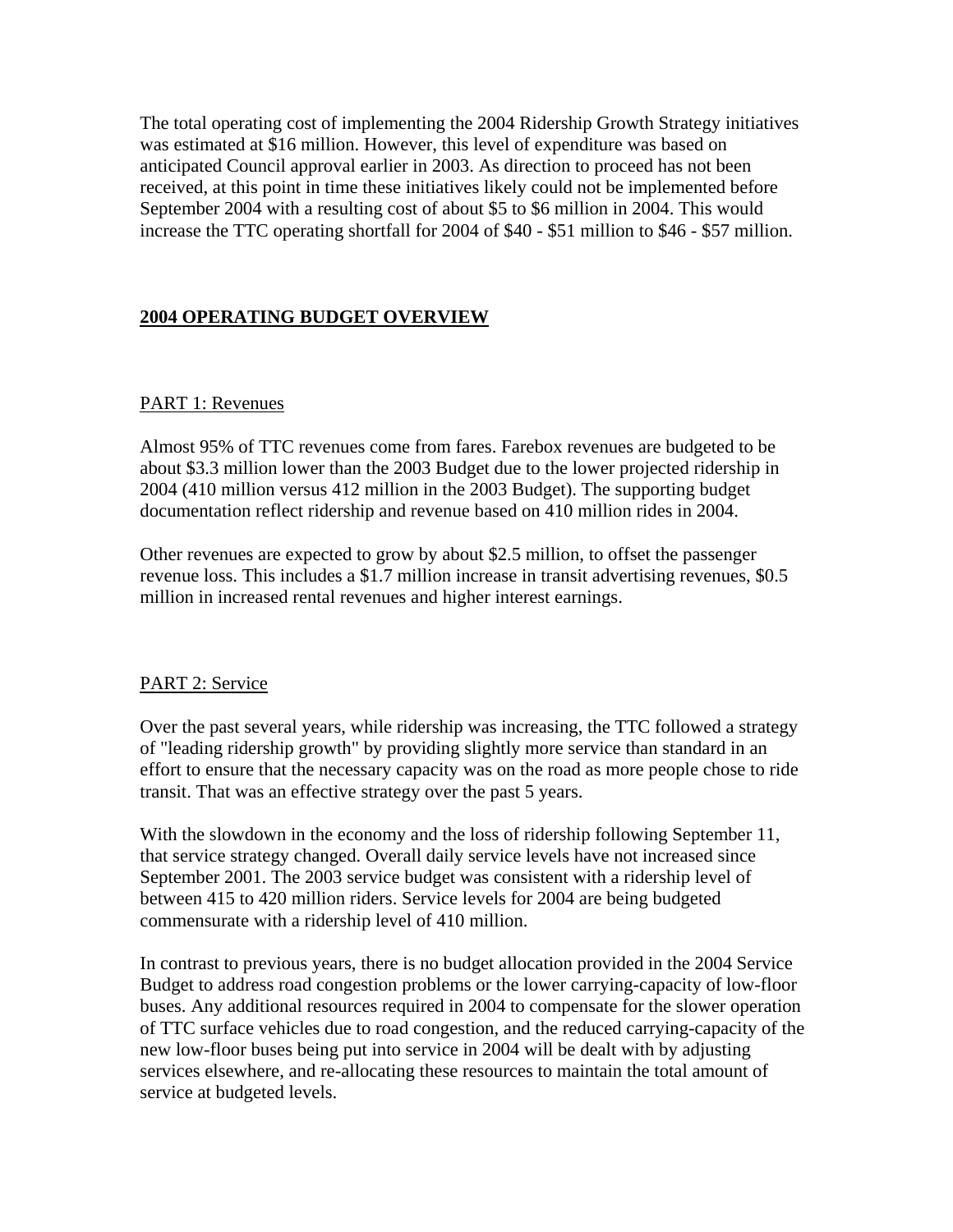### PART 3: Operating Expenses

The day-to-day expenses associated with running the TTC are budgeted to increase by approximately \$22.1 million in 2004. The increases fall into the following areas:

- 1. Wage Increases: \$20.5 million. The April 1, 2002 Collective Agreement included wage increases of 3% effective April 1 in each of 2002, 2003 and 2004. The impact of the Collective Agreement (\$18 million), together with step rates, wage progression and job upgrades (\$3 million), have been incorporated into the budget.
- 2. Other Employee Costs: \$10.6 million. These costs have increased as follows: (i) increases in post-retirement/post-employment benefits; (ii) increased pension, EHT, sick and other benefits primarily resulting from the April 1, 2002 Collective Agreement; (iii) an expected increase of about 4% in costs for health care (mainly prescription drugs) and dental costs; (iv) C.P.P. contribution increase; (v) reduction in E.I. premiums, and; (vi) increases in Sick Benefit and WSIB costs because of increased claims/utilization.
- 3. Various Maintenance Programs: \$3.2 million. Significant facility maintenance increases are attributable to: track grinding, geometry and tunnel clearance work, higher contracted CNG fuelling station maintenance costs and subway communication and security activities. Incremental vehicle maintenance covers H5 and H6 subway car repairs/overhaul and higher bus running maintenance expenses.
- 4. General Material Price Increases: \$2.1 million. An allowance of 2% for CPI has been provided on purchases.
- 5. Accident Claims and Insurance: \$1.8 million. Increases in insurance premiums for recently renewed policies account for \$0.8 million. An additional \$1.0 million has been included for the higher cost of accident claim settlements resulting from courts lowering the threshold for claims and from higher medical/rehabilitation expenses.
- 6. Calendar Impact: \$1.6 million. 2004 is a leap-year with one additional work day resulting in increased costs (offset by increased revenues).
- 7. Contribution to Capital: (\$11.8) million. Reflects the elimination of the remaining balance of the contribution to capital from the operating budget (\$5.8 million was eliminated in 2003).
- 8. Service adjusted to approved standards: (\$6.0) million. Reflects application of service standards to match projected ridership of 410 million and the reduction of about 80 operators.
- 9. Hydro Rebate: (\$3.0) million. The budget contemplates the continued receipt of a \$3 million rebate from Hydro under the Market Power Mitigation Agreement.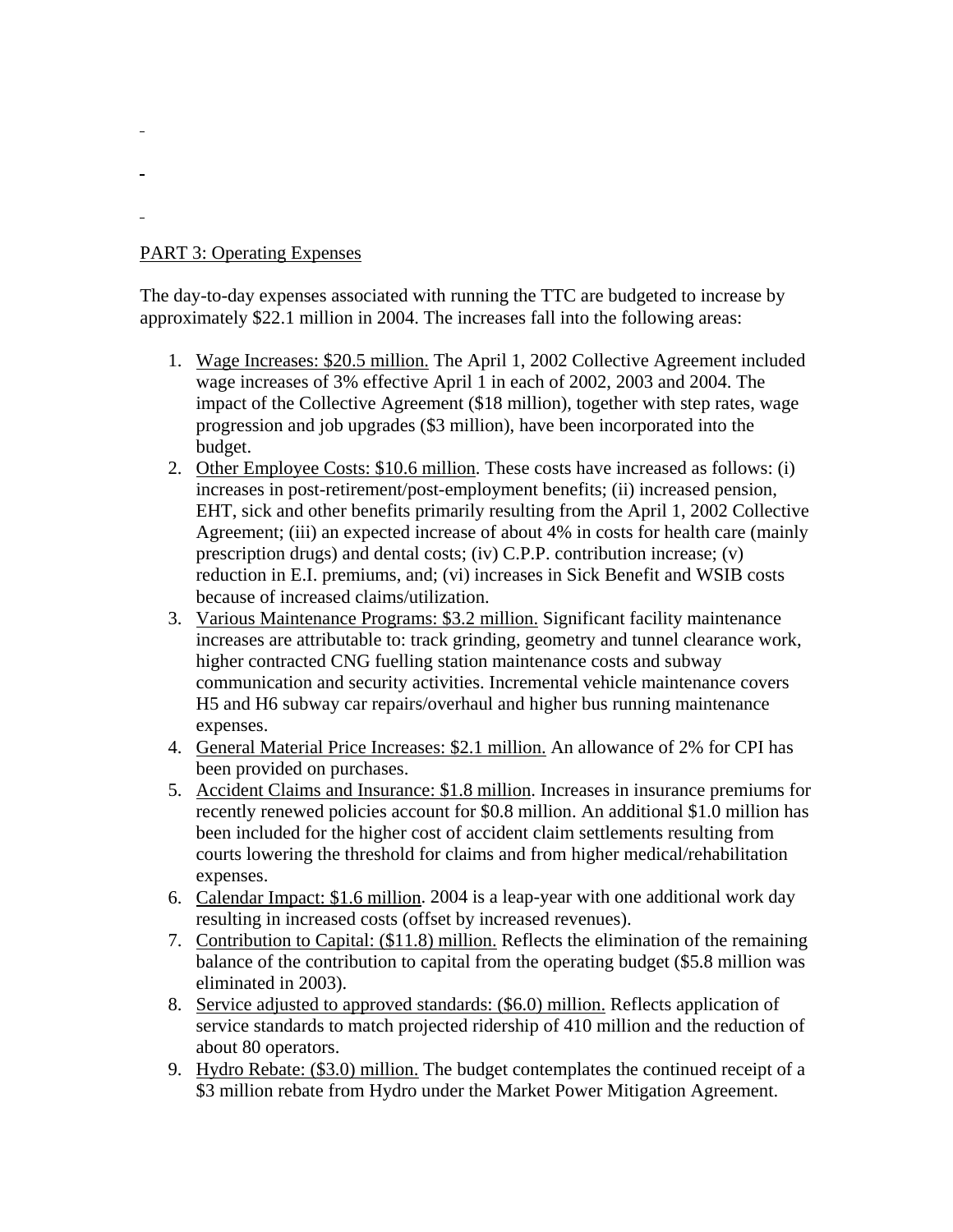10. Other: \$3.1 million. All other changes net out to an increase of about \$3 million.

Note: Employment Standards Act (ESA). Depending upon the answer to the Canadian Urban Transit Association and the Ontario Community Transportation Association request for an exemption to the provisions of the Ontario Employment Standards Act, the TTC's 2004 shortfall will be increased by either:

(i) about \$3.7 million if the TTC is required to pay employees for meal breaks that the TTC is not required to provide or pay under the current Collective Bargaining Agreements; or

(ii) about \$10.5 million (due to the hiring of an additional 143 front line employees) if the TTC is required to schedule and crew the meal breaks. It should be noted that scheduling and crewing the meal breaks will require the TTC to add these additional workers but will not provide any increase in service. All these employees will do is provide temporary relief (30 minutes) to operators and other workers when they take a meal break.

Appendix A (attached) provides a summary of the Commission's 2004 budgeted revenues and expenditures and subsidy requirement.

### PART 4: Workforce

The Commission's 2004 workforce is budgeted at 10,333 which reflects a net reduction of 16 positions due to the following:

- 1. 69 fewer operating positions as a result of: service adjustments (-82), organizational restructuring (-23), increased service (fully recoverable) requested by York Region Transit (5), subway reliability improvements and maintenance (12), operator re-certification training needs (6), additional Divisional Clerks as a result of ESA requirements (7), increased MDP subscriptions (2), and other business requirements (4). If scheduled meal breaks are implemented, an additional 143 operating positions will be required.
- 2. 6 fewer Wheel-Trans positions as a result of organizational restructuring (-4) and bus fleet efficiencies (-2).
- 3. 59 additional Capital Program positions primarily for the following programs: structural rehabilitation (18), facility modifications (14), CLRV Overhaul (8), Bus Overhaul (8), and various other capital programs.
- 4. no change in Toronto Coach Terminal (TCT) workforce levels.